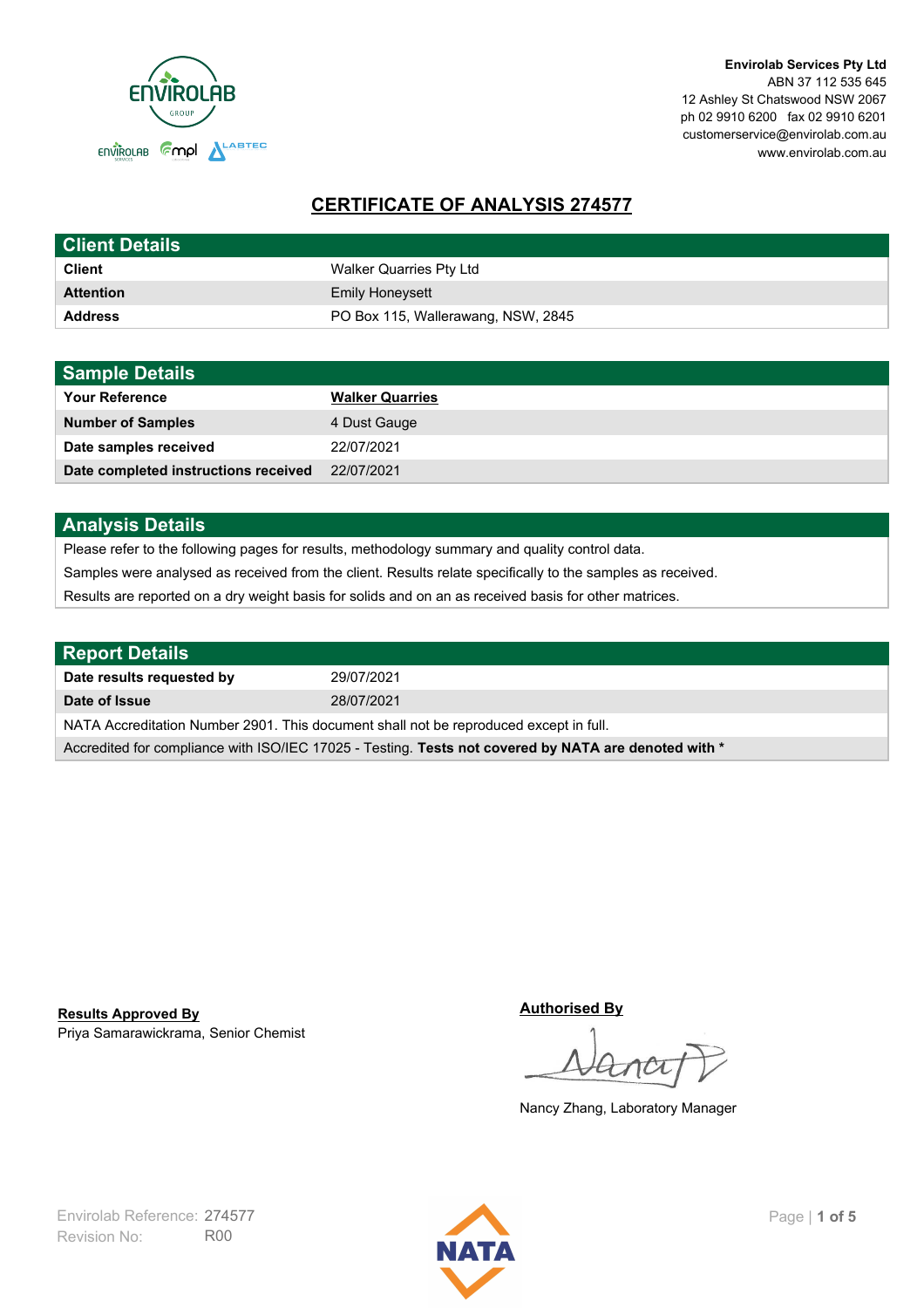| Dust Deposition AS 3580.10.1 |                          |                           |                           |                           |                           |
|------------------------------|--------------------------|---------------------------|---------------------------|---------------------------|---------------------------|
| <b>Our Reference</b>         |                          | 274577-1                  | 274577-2                  | 274577-3                  | 274577-4                  |
| <b>Your Reference</b>        | <b>UNITS</b>             | DG <sub>1</sub>           | DG <sub>2</sub>           | DG <sub>3</sub>           | DG4                       |
| Date Sampled                 |                          | 21/06/2021-<br>20/07/2021 | 21/06/2021-<br>20/07/2021 | 21/06/2021-<br>20/07/2021 | 21/06/2021-<br>20/07/2021 |
| Type of sample               |                          | <b>Dust Gauge</b>         | <b>Dust Gauge</b>         | <b>Dust Gauge</b>         | Dust Gauge                |
| Date prepared                | $\overline{\phantom{a}}$ | 23/07/2021                | 23/07/2021                | 23/07/2021                | 23/07/2021                |
| Date analysed                | $\overline{\phantom{a}}$ | 23/07/2021                | 23/07/2021                | 23/07/2021                | 23/07/2021                |
| Dust - No. of Days Collected | $\overline{\phantom{a}}$ | 30                        | 30                        | 30                        | 30                        |
| Insoluble Solids             | g/m <sup>2</sup> /month  | 0.6                       | 1.5                       | 0.3                       | 0.8                       |
| Combustible Matter           | g/m <sup>2</sup> /month  | 0.3                       | 0.8                       | 0.1                       | 0.2                       |
| Ash                          | g/m <sup>2</sup> /month  | 0.3                       | 0.6                       | 0.2                       | 0.6                       |
| Soluble Matter               | g/m <sup>2</sup> /month  | 0.6                       | 0.9                       | 0.9                       | 0.1                       |
| <b>Total Solids</b>          | $g/m2$ /month            | 1.1                       | 2.3                       | 1.2                       | 0.9                       |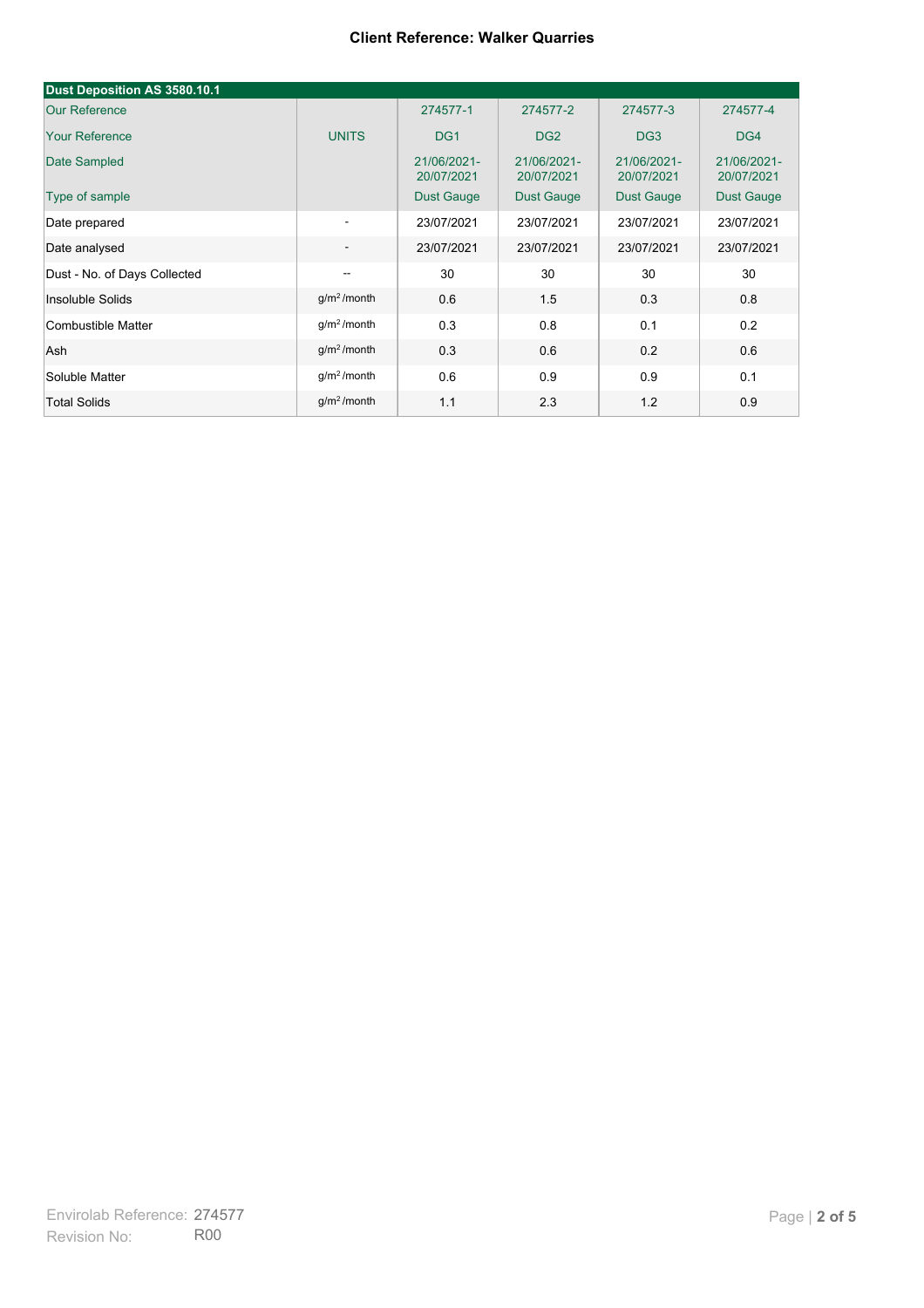| Method ID    | <b>Methodology Summary</b>                               |
|--------------|----------------------------------------------------------|
| AS 3580.10.1 | Analysis of dust gauges by AS 3580.10.1 (analysis only). |

F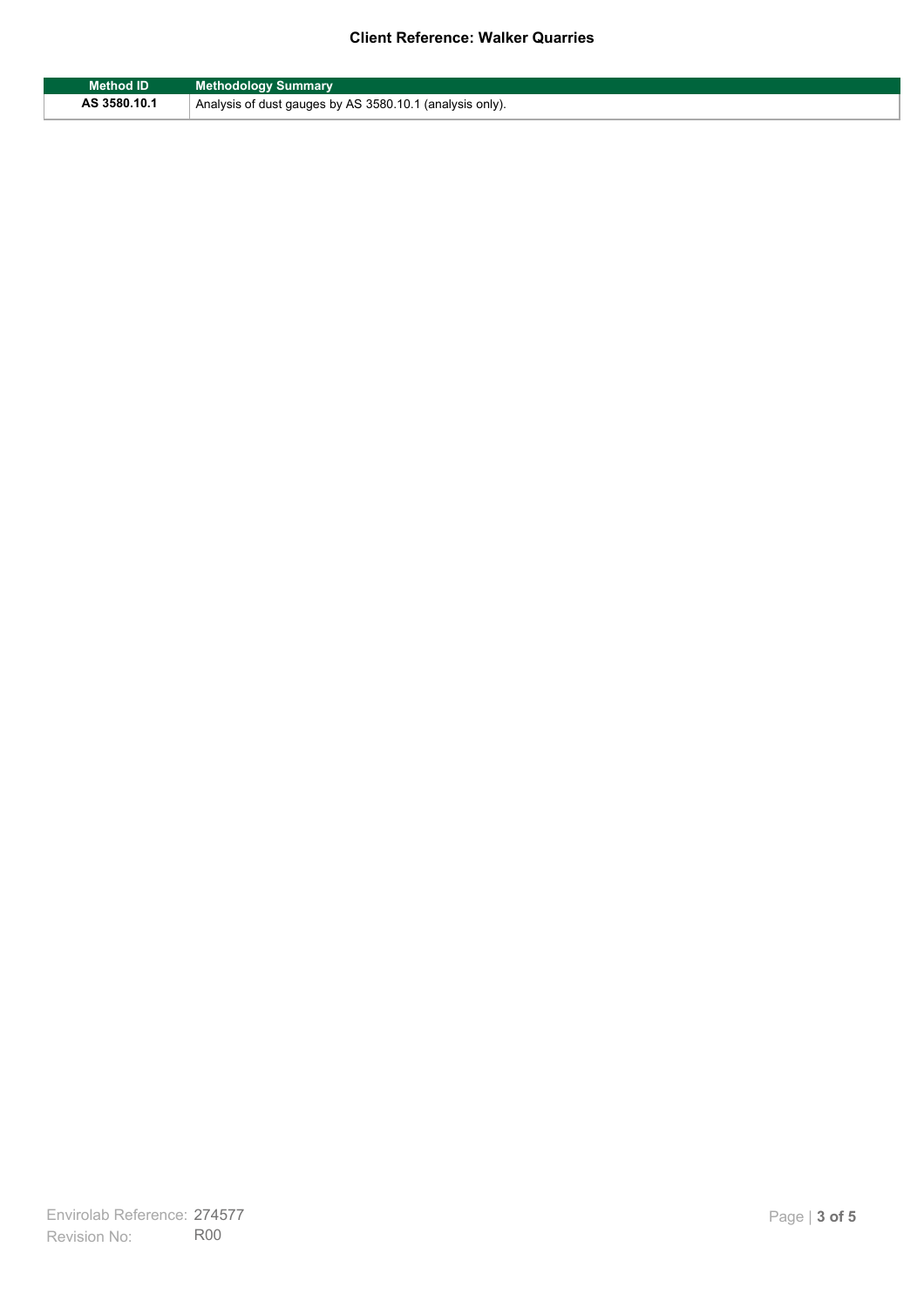| <b>Result Definitions</b> |                                           |
|---------------------------|-------------------------------------------|
| <b>NT</b>                 | Not tested                                |
| <b>NA</b>                 | Test not required                         |
| <b>INS</b>                | Insufficient sample for this test         |
| <b>PQL</b>                | <b>Practical Quantitation Limit</b>       |
| $\prec$                   | Less than                                 |
| $\geq$                    | Greater than                              |
| <b>RPD</b>                | <b>Relative Percent Difference</b>        |
| <b>LCS</b>                | Laboratory Control Sample                 |
| <b>NS</b>                 | Not specified                             |
| <b>NEPM</b>               | National Environmental Protection Measure |
| <b>NR</b>                 | Not Reported                              |